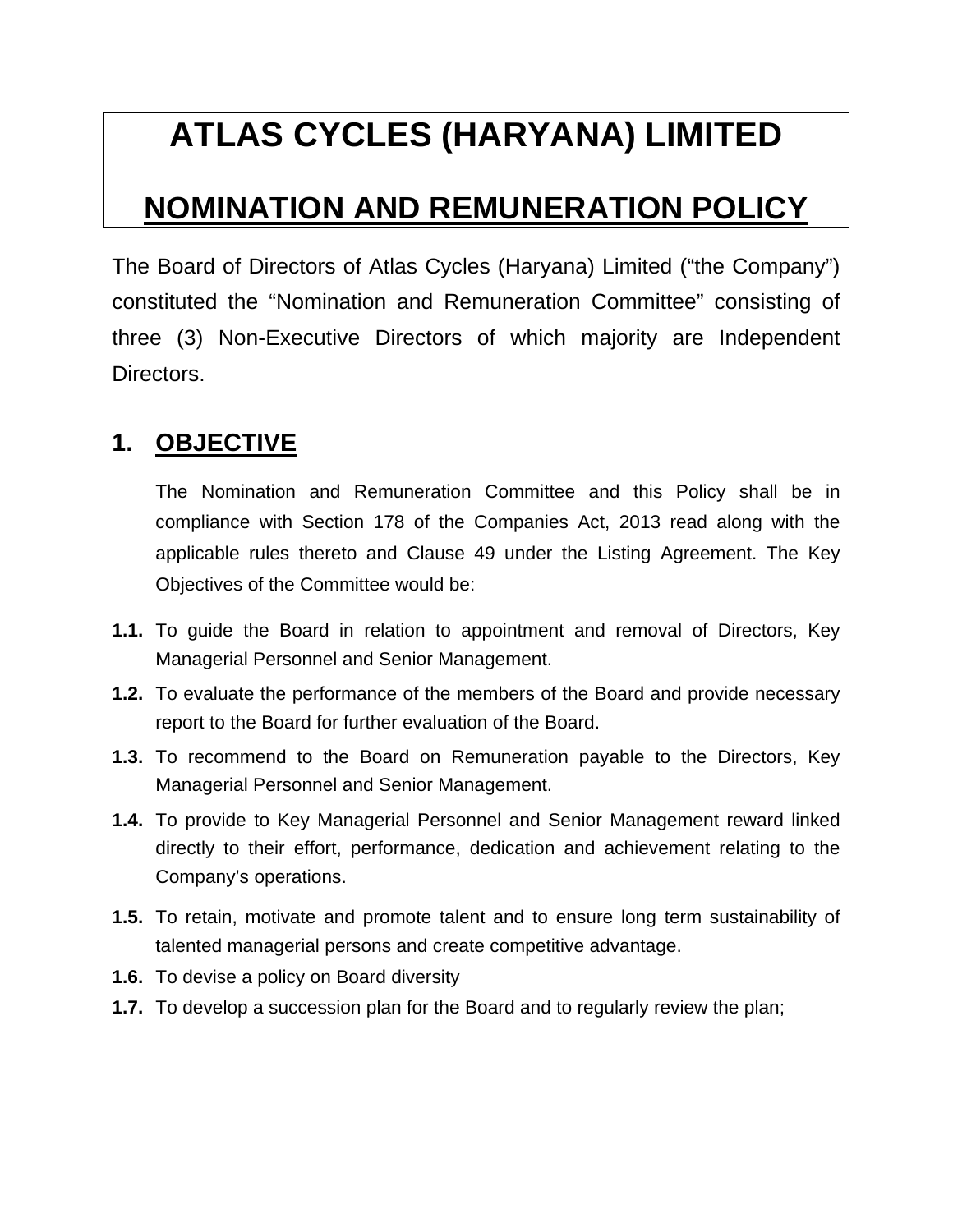# **2. DEFINITIONS**

- **2.1. Act** means the Companies Act, 2013 and Rules framed thereunder, as amended from time to time.
- **2.2. Board** means Board of Directors of the Company.
- **2.3. Directors** means Directors of the Company.
- **2.4. Key Managerial Personnel** means
	- **2.4.1.** Chief Executive Officer or the Managing Director or the Manager;
	- **2.4.2.** Whole-time director;
	- **2.4.3.** Chief Financial Officer;
	- **2.4.4.** Company Secretary; and
	- **2.4.5.** such other officer as may be prescribed.
- **2.5. Senior Management** means Senior Management means personnel of the Company who are members of its core management team excluding the Board of Directors including Functional Heads and Management Committees of the three Units of the Company.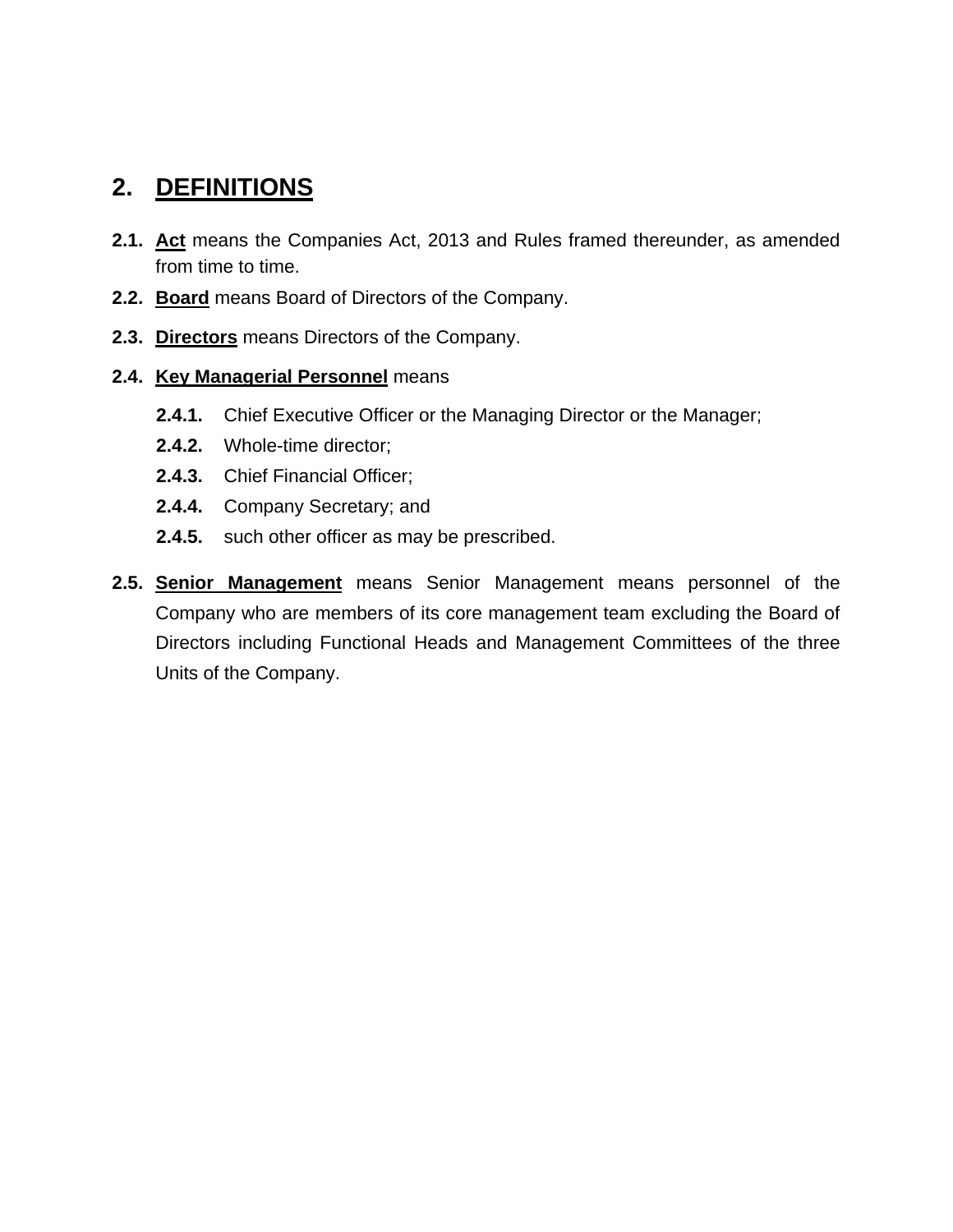# **3. ROLE OF COMMITTEE**

## **3.1. Matters to be dealt with, perused and recommended to the Board by the Nomination and Remuneration Committee**

The Committee shall:

- **3.1.1.** Formulate the criteria for determining qualifications, positive attributes and independence of a director.
- **3.1.2.** Identify persons who are qualified to become Director and persons who may be appointed in Key Managerial and Senior Management positions in accordance with the criteria laid down in this policy.
- **3.1.3.** Recommend to the Board, appointment and removal of Director, KMP and Senior Management Personnel.

### **3.2. Policy for appointment and removal of Director, KMP and Senior Management**

### **3.2.1. Appointment criteria and qualifications**

- **a)** The Committee shall identify and ascertain the integrity, qualification, expertise and experience of the person for appointment as Director, KMP or at Senior Management level and recommend to the Board his / her appointment.
- **b)** A person should possess adequate qualification, expertise and experience for the position he / she is considered for appointment. The Committee has discretion to decide whether qualification, expertise and experience possessed by a person is sufficient / satisfactory for the concerned position.
- **c)** The Company shall not appoint or continue the employment of any person as Whole-time Director who has attained the age of seventy years. Provided that the term of the person holding this position may be extended beyond the age of seventy years with the approval of shareholders by passing a special resolution based on the explanatory statement annexed to the notice for such motion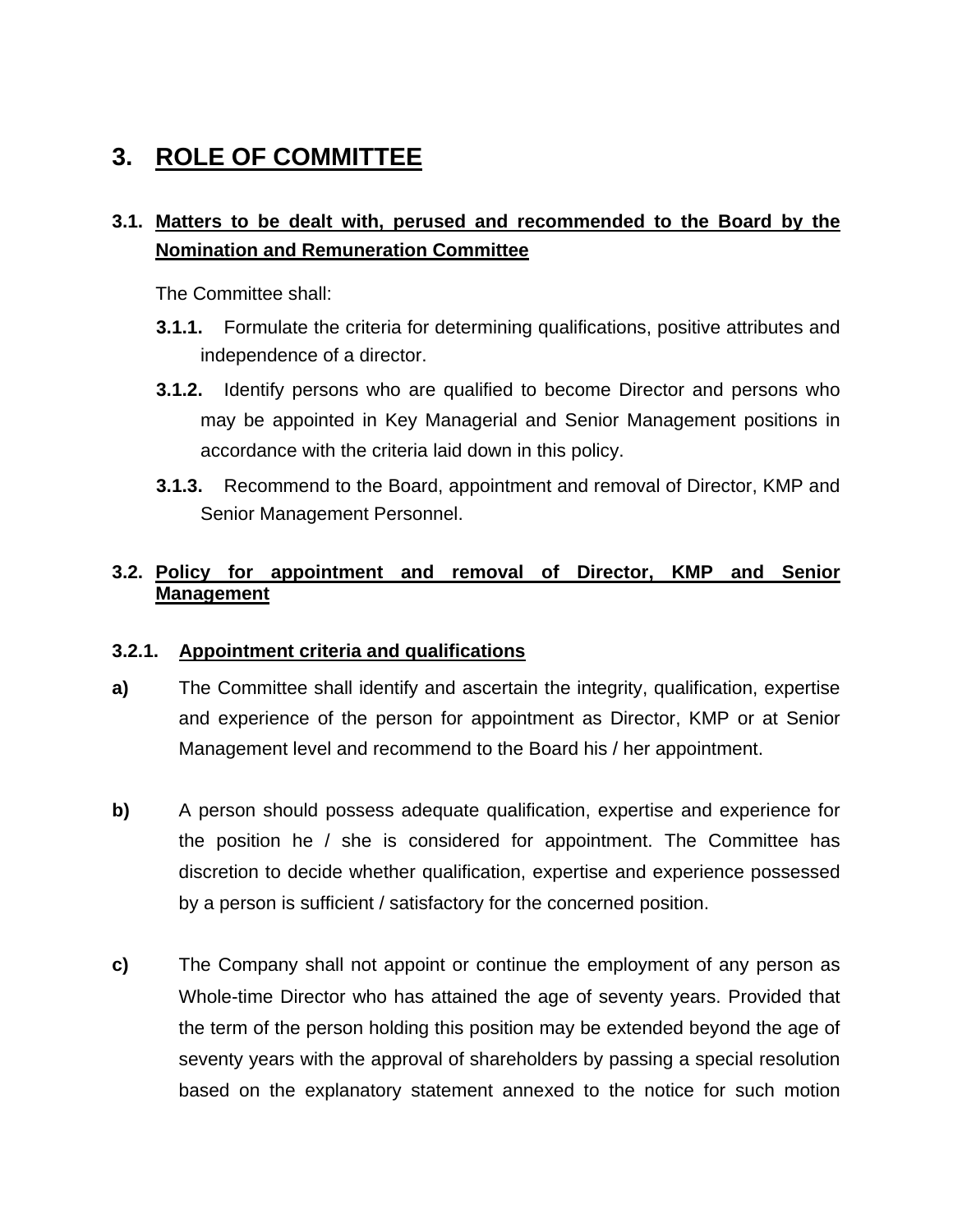indicating the justification for extension of appointment beyond seventy years.

### **3.2.2. Term / Tenure**

### **a) Managing Director/Whole-time Director:**

The Company shall appoint or re-appoint any person as its Executive Chairman, Managing Director or Executive Director for a term not exceeding five years at a time. No re-appointment shall be made earlier than one year before the expiry of term.

### **b) Independent Director:**

- An Independent Director shall hold office for a term up to five consecutive years on the Board of the Company and will be eligible for re-appointment on passing of a special resolution by the Company and disclosure of such appointment in the Board's report.
- No Independent Director shall hold office for more than two consecutive terms, but such Independent Director shall be eligible for appointment after expiry of three years of ceasing to become an Independent Director. Provided that an Independent Director shall not, during the said period of three years, be appointed in or be associated with the Company in any other capacity, either directly or indirectly. However, if a person who has already served as an Independent Director for 5 years or more in the Company as on October 1, 2014 or such other date as may be determined by the Committee as per regulatory requirement; he/ she shall be eligible for appointment for one more term of 5 years only.
- At the time of appointment of Independent Director it should be ensured that number of Boards on which such Independent Director serves is restricted to seven listed companies as an Independent Director and three listed companies as an Independent Director in case such person is serving as a Whole-time Director of a listed company or such other number as may be prescribed under the Act.

### **3.2.3. Evaluation**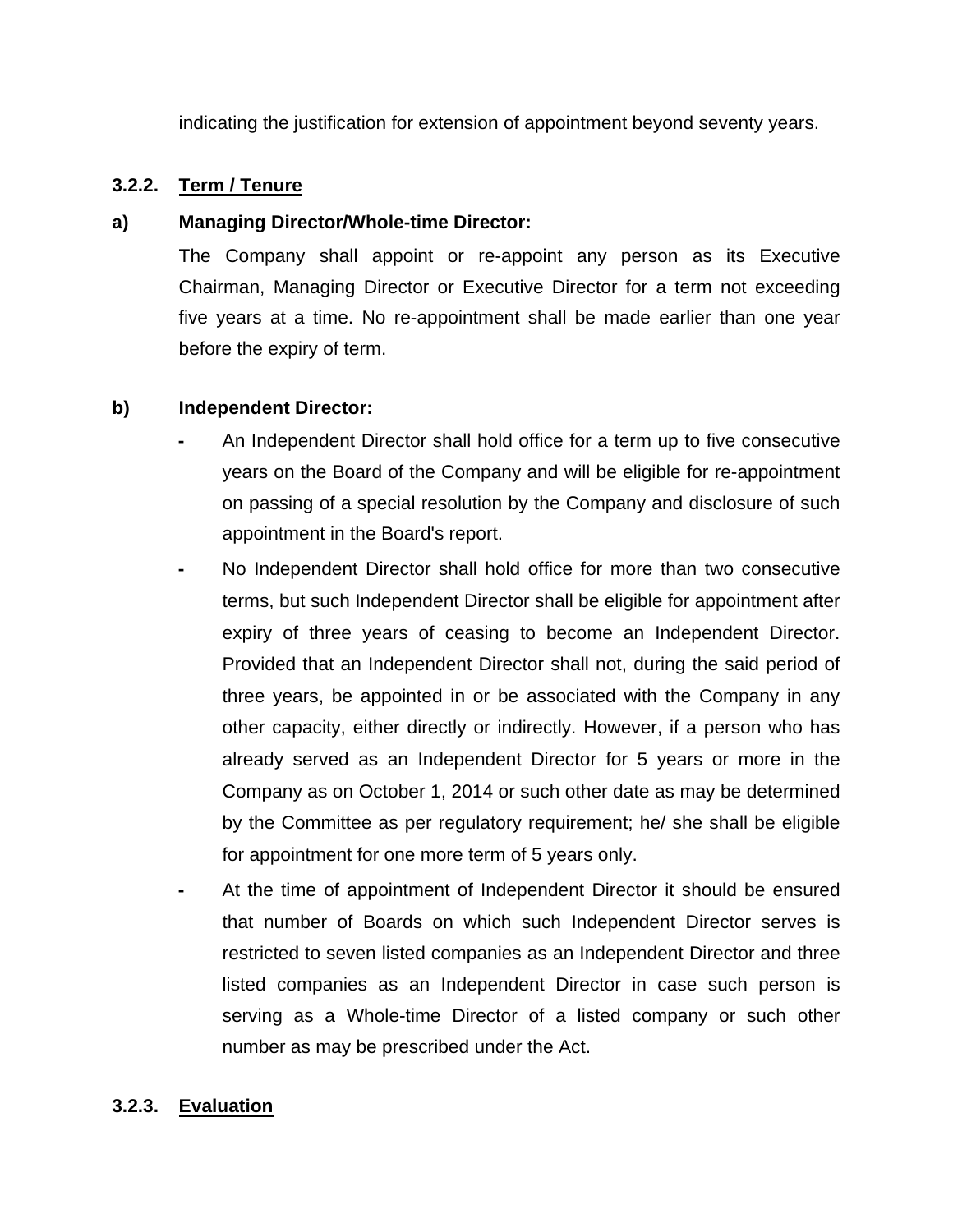The Committee shall carry out evaluation of performance of every Director, KMP and Senior Management Personnel at regular interval (yearly).

#### **3.2.4. Removal**

Due to reasons for any disqualification mentioned in the Act or under any other applicable Act, rules and regulations thereunder, the Committee may recommend, to the Board with reasons recorded in writing, removal of a Director, KMP or Senior Management Personnel subject to the provisions and compliance of the said Act, rules and regulations.

#### **3.2.5. Retirement**

The Director, KMP and Senior Management Personnel shall retire as per the applicable provisions of the Act and the prevailing policy of the Company. The Board will have the discretion to retain the Director, KMP, Senior Management Personnel in the same position/ remuneration or otherwise even after attaining the retirement age, for the benefit of the Company.

### **3.2.6. Policy relating to the Remuneration for the Whole-time Director, KMP and Senior Management Personnel**

#### **3.2.7. General:**

- **a)** The remuneration / compensation / commission etc. to the Whole-time Director, KMP and Senior Management Personnel will be determined by the Committee and recommended to the Board for approval. The remuneration / compensation / commission etc. shall be subject to the prior/post approval of the shareholders of the Company and Central Government, wherever required.
- **b)** The remuneration and commission to be paid to the Whole-time Director shall be in accordance with the percentage / slabs / conditions laid down in the Articles of Association of the Company and as per the provisions of the Act.
- **c)** Increments to the existing remuneration/ compensation structure may be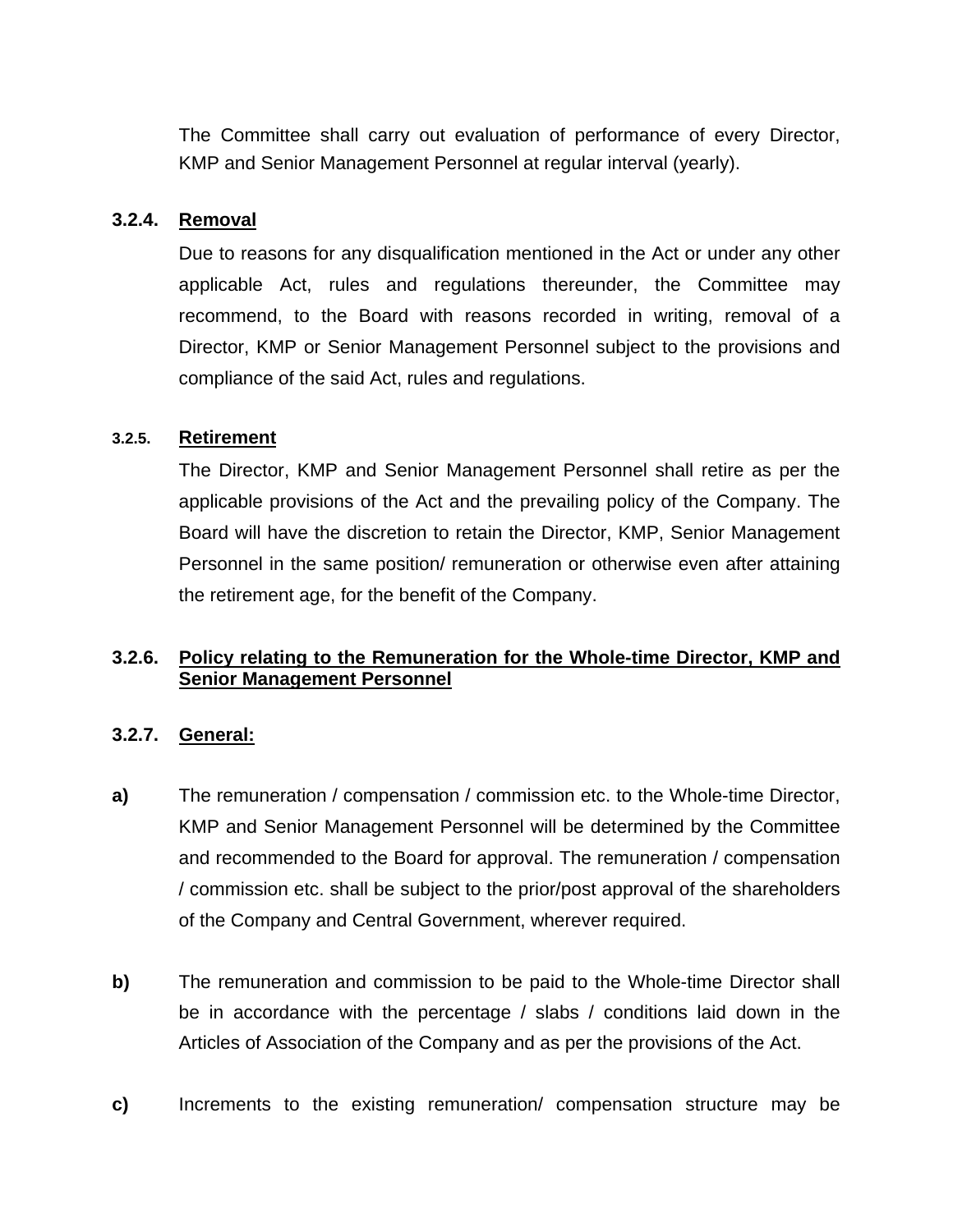recommended by the Committee to the Board which should be within the slabs approved by the Shareholders in the case of Whole-time Director.

**d)** Where any insurance is taken by the Company on behalf of its Whole-time Director, Chief Executive Officer, Chief Financial Officer, the Company Secretary and any other employees for indemnifying them against any liability, the premium paid on such insurance shall not be treated as part of the remuneration payable to any such personnel. Provided that if such person is proved to be guilty, the premium paid on such issuance shall be treated as part of the remuneration.

## **3.3.2. Remuneration to Whole-time / Executive / Managing Director, KMP and Senior Management Personnel:**

#### **a) Fixed pay:**

The Whole-time Director/ KMP and Senior Management Personnel shall be eligible for a monthly remuneration as may be approved by the Board on the recommendation of the Committee. The breakup of the pay scale and quantum of perquisites including, employer's contribution to P.F, pension scheme, medical expenses, club fees etc. shall be decided and approved by the Board/ the Person authorized by the Board on the recommendation of the Committee and approved by the shareholders and Central Government, wherever required.

#### **b) Minimum Remuneration:**

If, in any financial year, the Company has no profits or its profits are inadequate, the Company shall pay remuneration to its Whole-time Director in accordance with the provisions of Schedule V of the Act and if it is not able to comply with such provisions, with the previous approval of the Central Government.

#### **c) Provisions for excess remuneration:**

If any Whole-time Director draws or receives, directly or indirectly by way of remuneration any such sums in excess of the limits prescribed under the Act or without the prior sanction of the Central Government, where required, he / she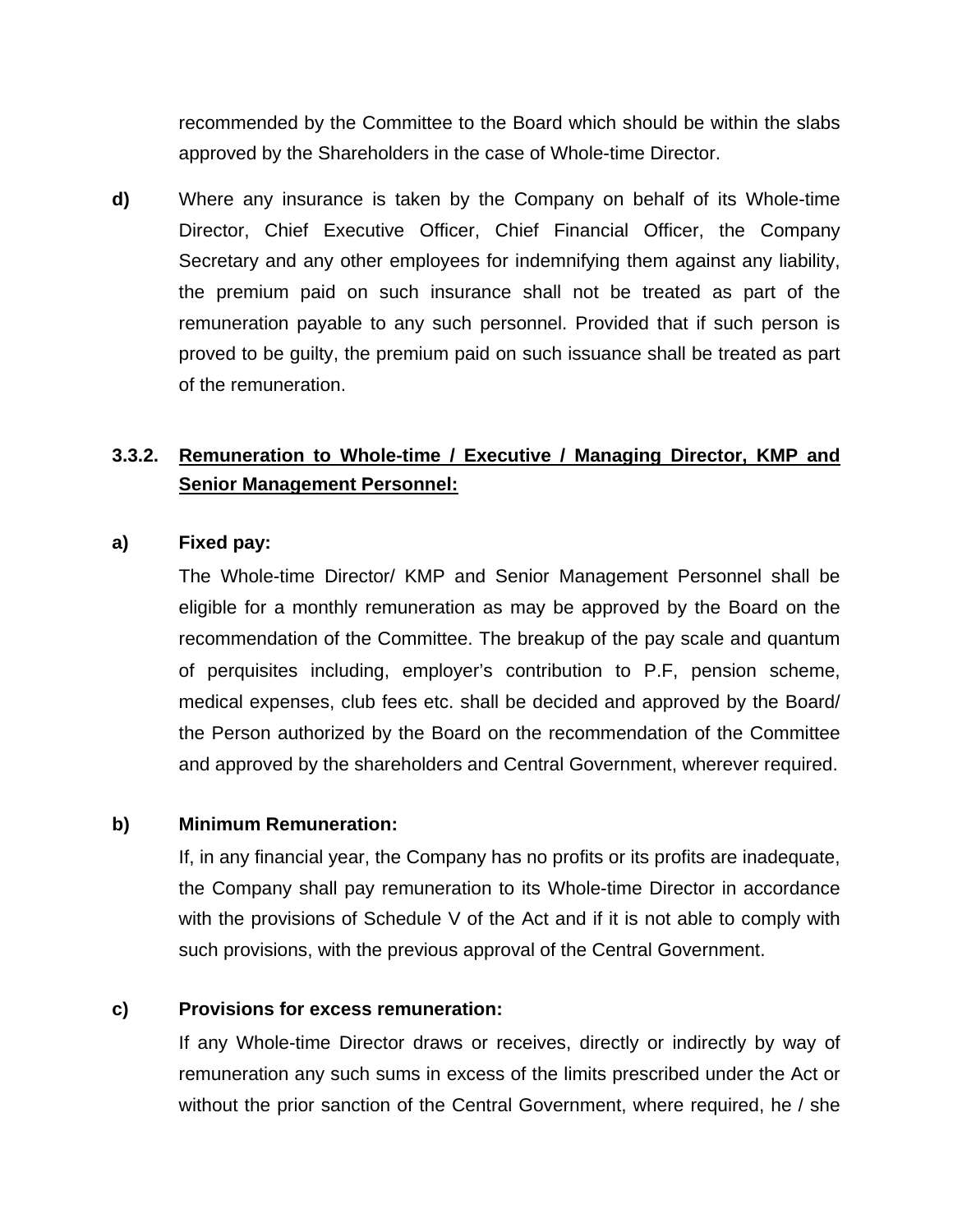shall refund such sums to the Company and until such sum is refunded, hold it in trust for the Company. The Company shall not waive recovery of such sum refundable to it unless permitted by the Central Government.

### **3.3.3. Remuneration to Non- Executive / Independent Director:**

#### **a) Remuneration / Commission**:

The remuneration / commission shall be fixed as per the slabs and conditions mentioned in the Articles of Association of the Company and the Act.

### **b) Sitting Fees:**

The Non- Executive / Independent Director may receive remuneration by way of fees for attending meetings of Board or Committee thereof. Provided that the amount of such fees shall not exceed Rs. One Lac per meeting of the Board or Committee or such amount as may be prescribed by the Central Government from time to time.

#### **c) Commission:**

Commission may be paid within the monetary limit approved by shareholders, subject to the limit not exceeding 1% of the profits of the Company computed as per the applicable provisions of the Act.

### **d) Stock Options:**

An Independent Director shall not be entitled to any stock option of the Company.

# **4. MEMBERSHIP**

- **4.1** The Committee shall consist of a minimum 3 non-executive directors, majority of them being independent.
- **4.2** Minimum two (2) members shall constitute a quorum for the Committee meeting.
- **4.3** Membership of the Committee shall be disclosed in the Annual Report.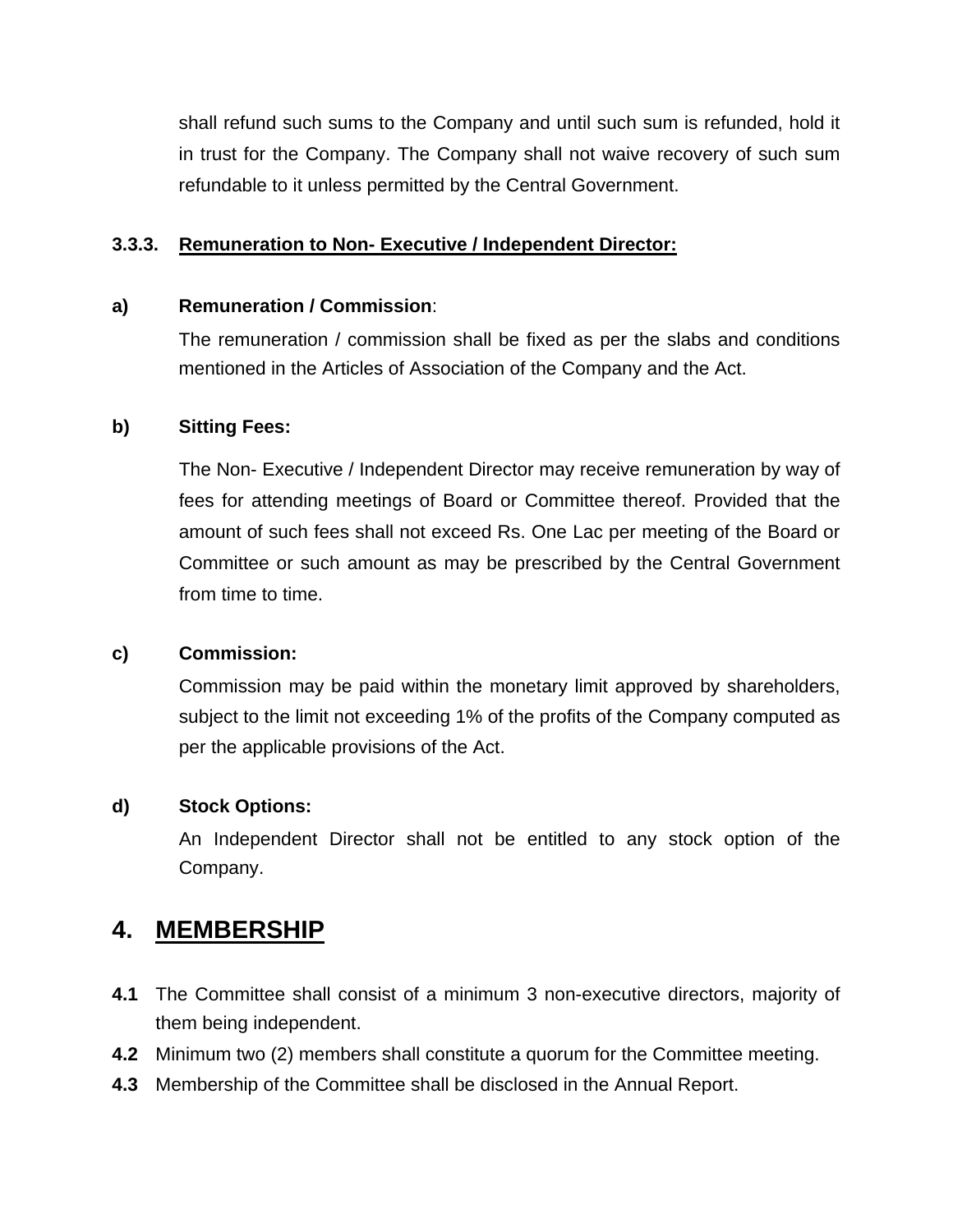**4.4** Term of the Committee shall be continued unless terminated by the Board of Directors.

# **5. CHAIRPERSON**

- **5.1** Chairperson of the Committee shall be an Independent Director.
- **5.2** Chairperson of the Company may be appointed as a member of the Committee but shall not be a Chairman of the Committee.
- **5.3** In the absence of the Chairperson, the members of the Committee present at the meeting shall choose one amongst them to act as Chairperson.
- **5.4** Chairman of the Nomination and Remuneration Committee meeting could be present at the Annual General Meeting or may nominate some other member to answer the shareholders' queries.

# **6. FREQUENCY OF MEETINGS**

The meeting of the Committee shall be held at such regular intervals as may be required.

# **7. COMMITTEE MEMBERS' INTERESTS**

- **7.1** A member of the Committee is not entitled to be present when his or her own remuneration is discussed at a meeting or when his or her performance is being evaluated.
- **7.2** The Committee may invite such executives, as it considers appropriate, to be present at the meetings of the Committee.

# **8. SECRETARY**

The Company Secretary of the Company shall act as Secretary of the Committee.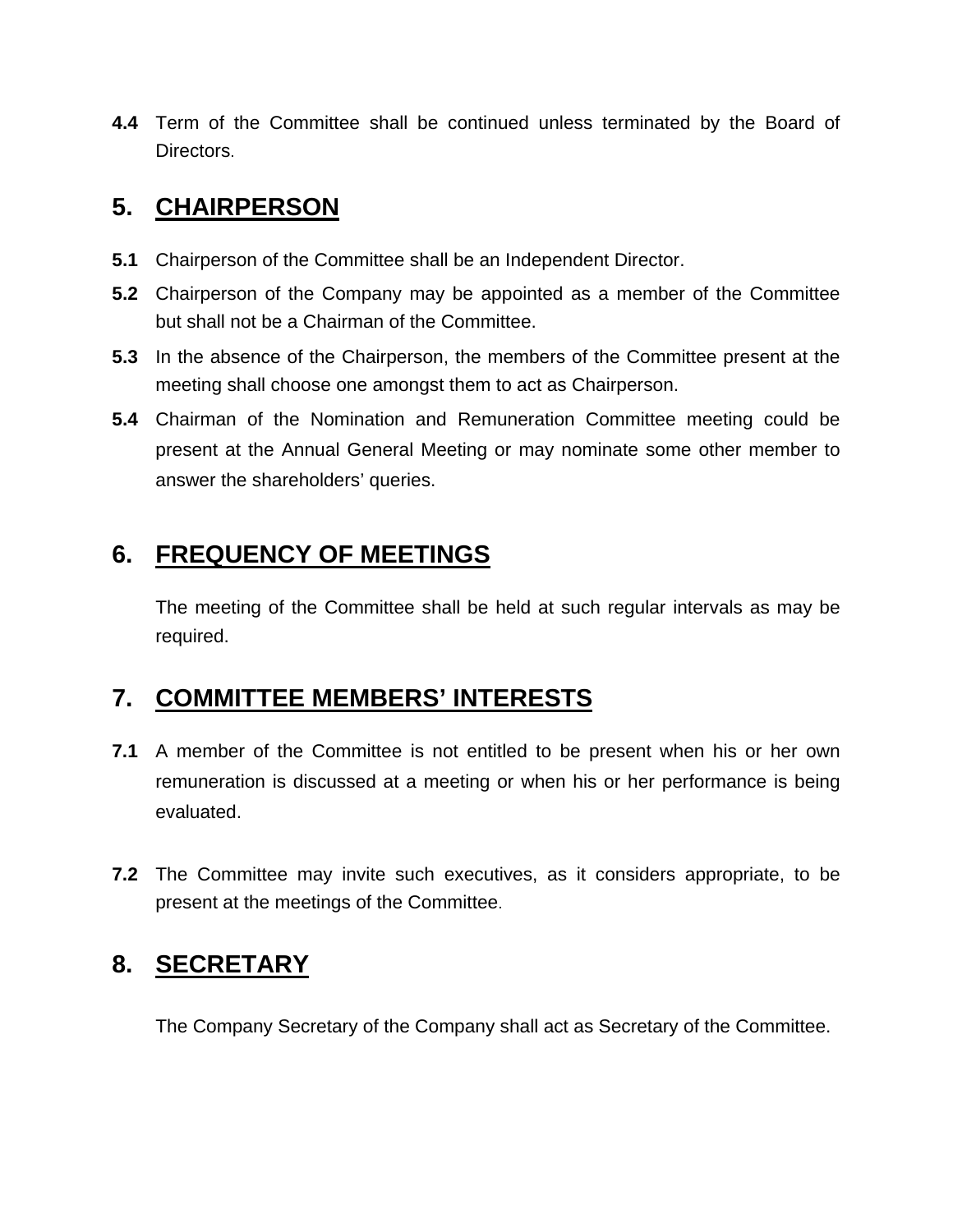# **9. VOTING**

- **9.1** Matters arising for determination at Committee meetings shall be decided by a majority of votes of Members present and voting and any such decision shall for all purposes be deemed a decision of the Committee.
- **9.2** In the case of equality of votes, the Chairman of the meeting will have a casting vote.

# **10. NOMINATION DUTIES**

### **The duties of the Committee in relation to nomination matters include:**

- **10.1** Ensuring that there is an appropriate induction in place for new Directors and members of Senior Management and reviewing its effectiveness;
- **10.2** Ensuring that on appointment to the Board, Non-Executive Directors receive a formal letter of appointment in accordance with the Guidelines provided under the Act;
- **10.3** Identifying and recommending Directors who are to be put forward for retirement by rotation.
- **10.4** Determining the appropriate size, diversity and composition of the Board;
- **10.5** Setting a formal and transparent procedure for selecting new Directors for appointment to the Board;
- **10.6** Developing a succession plan for the Board and Senior Management and regularly reviewing the plan;
- **10.6** Evaluating the performance of the Board members and Senior Management in the context of the Company's performance from business and compliance perspective;
- **10.7** Making recommendations to the Board concerning any matters relating to the continuation in office of any Director at any time including the suspension or termination of service of an Executive Director as an employee of the Company subject to the provision of the law and their service contract.